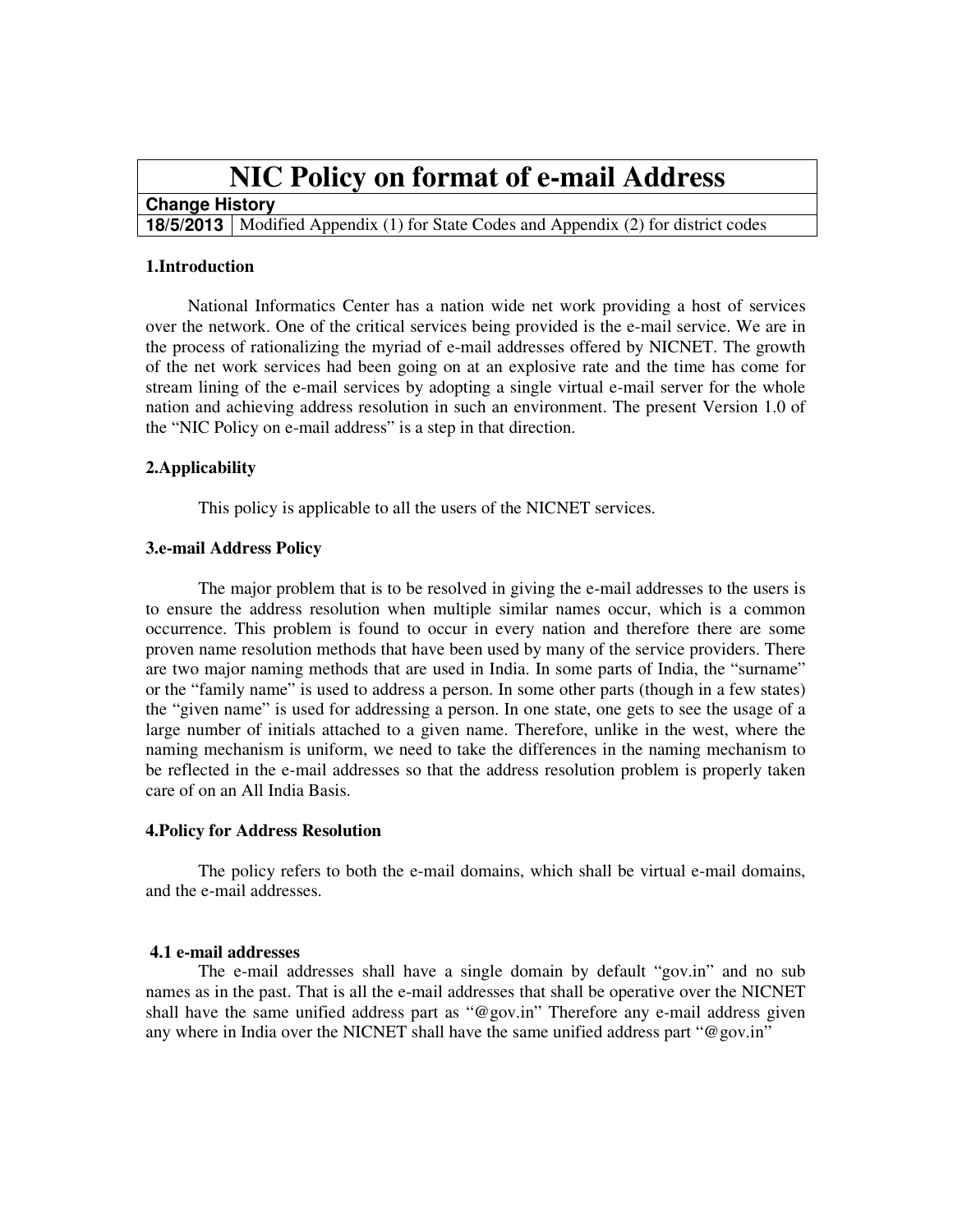### **4.2 e-mail Addresses**

The address will have only two parts and in special cases, only one part. That is the address would look like

### aaaa.bbbb@gov.in

The first part "aaaa" can be either a given name or a family name. The second part "bbbb" will be comprising of either all initials put together or a family name or given name as the case may be. Below are given a few names that may cause address resolution problems and the proposed method of allocating e-mail addresses is presented.

A few examples are given below to illustrate the procedure that would be adopted in allocating the e-mail addresses:

- 4.2.3 Rakesh Kumar Sehgal Rakesh Kumar Saxena Here, the two e-mail addresses would be: sehgal.rk@gov.in saxena.rk@gov.in
- 4.2.4 Rakesh Kumar Rakesh Kumar Rakesh Kumar Here, the three e-mail addresses would be: rakesh.k@gov.in kumar.r@gov.in rakesh.kumar@gov.in

In special cases where more than three persons have the same name Rakesh Kumar, then the name of the place where he is working, or the place where he belongs to, or even a number would be added as the additional part based on the user discretion. That is, the e-mail address would be "rakesh.kumar.agra@gov.in" i.e. name.{dept/min}@gov.in.

**NOTE:** Two character state codes (as per ISO 3166; ref-Appendix - 1) and Four character (2) for state and 2 for districts within state) district codes (as per ISO 3166-2; ref – Appendix 2) may be used while adding suffix or domain name abbreviation, whenever required. In cases where abbreviations are available from census of India, is also a valid candidate for this purpose based on the user preference.

- 4.2.5 S.B.P.V.Ramana Murthy Here the e-mail address would be: ramanamurthy.sbpv@gov.in
- 4.2.6 S.B.P.V.Ramana Murthy S.B.P.V.Ramana Murthy S.B.P.V.Ramana Murthy Here the three e-mail addresses will be: ramana.murthy@gov.in ramanamurthy.sbpv@gov.in murthy.ramana@gov.in
- 5. The existing e-mail addresses will be mapped to the corresponding new e-mail addresses and would co-exist till a date that is pre-decided. After that date, only new addresses would become operative. It is also possible to maintain the old e-mail addresses and the new e-mail address. All outgoing mails will take the new address and system will still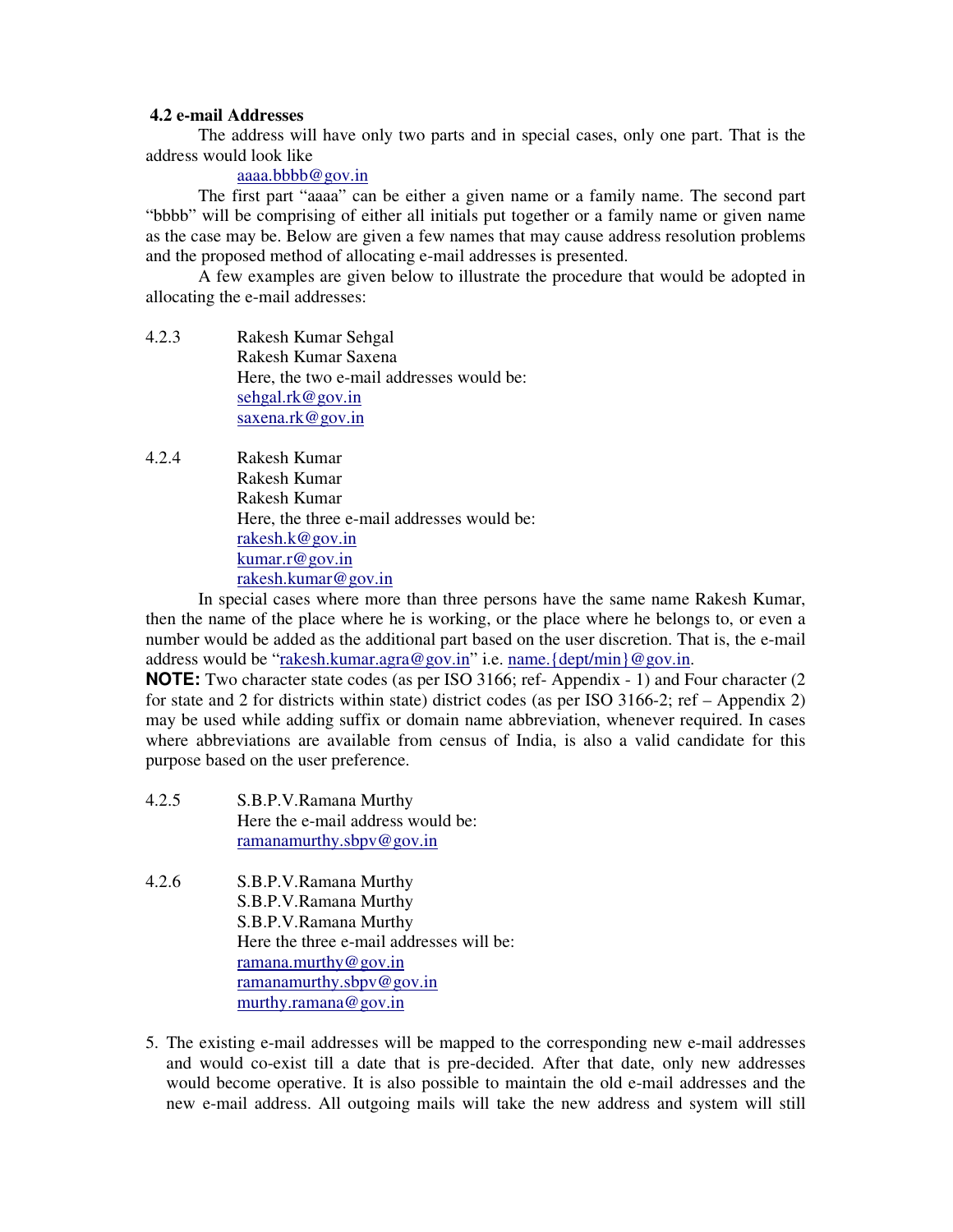accept the mails coming to the old e-mail address for a pre-defined time.

6. **Official Addresses/E-mail address for different Govt. Offices**: Some conventions have to be followed as shown below.

1. Joint-Secretary Ministry of Finance  $\rightarrow$  js-finance/js-dept-finance 2.Addl-Secretary Ministry of Finance  $\rightarrow$  as-finance/as-dept-finance 3. Secretary Ministry of Finance  $\rightarrow$  secy-finance 3. Secretary Ministry of Finance 4.Police Commissioner 5.Resident Commissioner 6. …. 7. ….

These addresses are official positions and will remain permanent. These addresses may be mapped to the actual person who is holding the present position. When a new person comes to the same position on transfer, the mapping will be changed to new person e-mail id.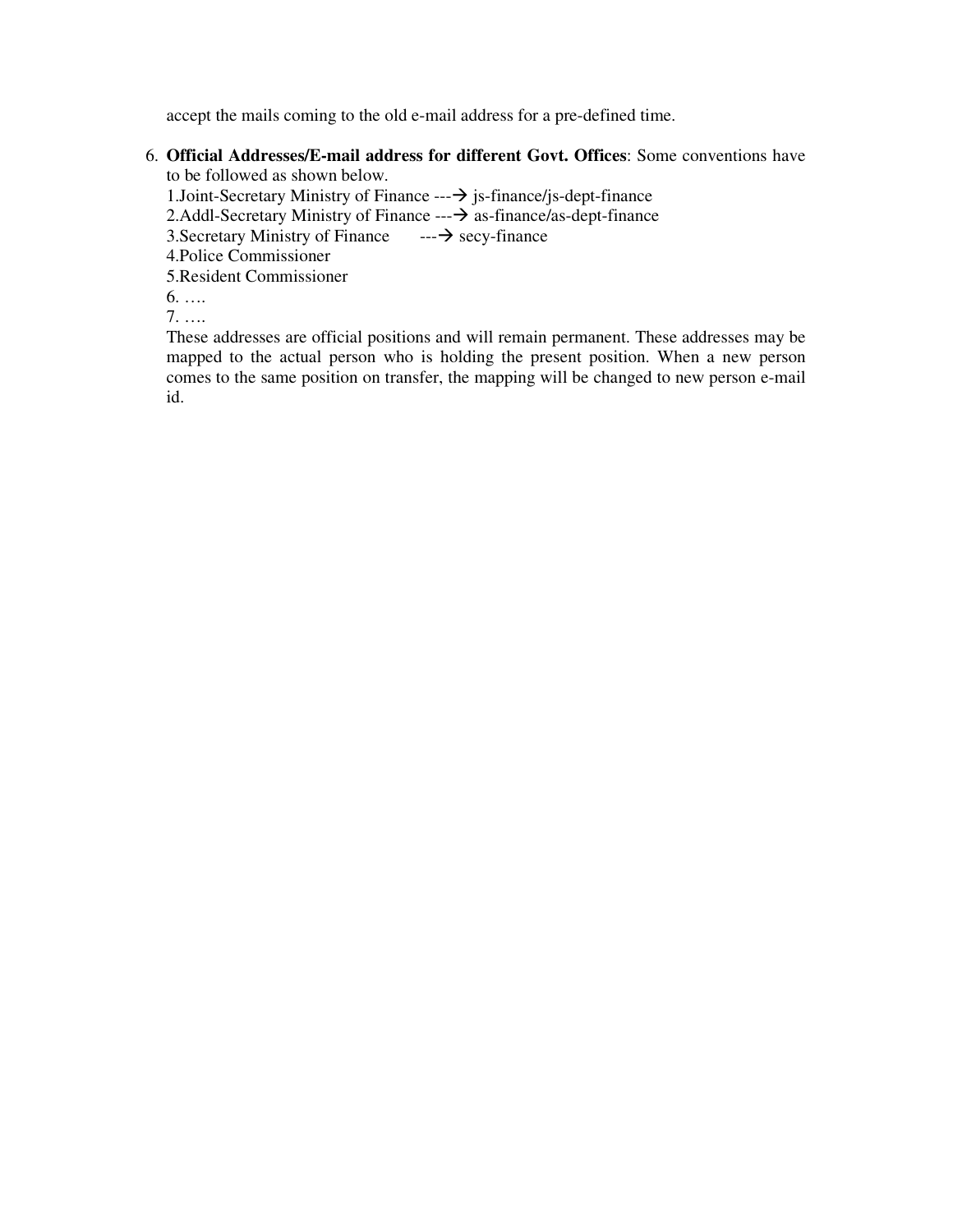## **Appendix (1)**

**STATE Abbreviations (2-3 character abbreviation for States(s) and Union territories of India; As per ISO 3166).** These codes should be used for the creation of (1) domain abbreviation, (2) Adding Suffix or Prefix to the login id to resolve username conflict, etc.

| SI.<br><b>No</b> | <b>Division</b>                       | Ty<br>pe     | <b>HASC</b> | IS<br>O   | <b>SC</b> | SI.<br>No. | <b>Division</b>         | Tγ<br>рe | <b>HASC</b> | <b>ISO</b>     | SC        |
|------------------|---------------------------------------|--------------|-------------|-----------|-----------|------------|-------------------------|----------|-------------|----------------|-----------|
| 1                | Andaman and Nicobar<br><b>Islands</b> | u            | IN.AN       | AN        | AN        | 19         | Lakshadweep             | U        | IN.LD       | T.D            | LD        |
| $\mathbf{2}$     | Andhra Pradesh                        | S            | IN.AP       | AP        | AP        |            | 20 Madhya Pradesh       | S        | IN.MP       | <b>MP</b>      | MP        |
| 3                | Arunachal Pradesh                     | s            | IN.AR       | AR        | AR        |            | 21 Maharashtra          | S        | IN.MH       | МH             | MH        |
| 4                | Assam                                 | S.           | IN.AS       | AS        | AS        |            | 22 Manipur              | S        | IN.MN       | <b>MN</b>      | <b>MN</b> |
| 5                | <b>Bihar</b>                          | S.           | IN.BR       | <b>BR</b> | <b>BR</b> |            | 23 Meghalaya            | S        | IN.ML       | MT.            | MT.       |
| 6                | Chandigarh                            | $\mathbf{u}$ | IN.CH       | CH        | CH        |            | 24 Mizoram              | S        | IN.MZ       | M <sub>7</sub> | MZ        |
| 7                | Chhattisgarh                          | S            | IN.CT       | CT        | CT        |            | 25 Nagaland             | S        | IN.NL       | NL.            | NT.       |
| 8                | Dadra and Nagar Haveli                | $\mathbf{u}$ | IN.DN       | DN        | DN        |            | 26 Orissa               | S        | IN.OR       | OR             | <b>OR</b> |
| 9                | Daman and Diu                         | u            | IN.DD       | DD        | <b>DD</b> |            | 27 Pondicherry          | U        | IN.PY       | PY             | PY        |
| 10               | Delhi                                 | $\mathbf{u}$ | IN.DL       | DT.       | DT.       |            | 28 Punjab               | S        | IN.PB       | PB             | PB        |
| 11               | Goa                                   | S.           | IN.GA       | GA        | GA        |            | 29 Rajasthan            | S        | IN.RJ       | RJ             | RJ        |
| 12               | Gujarat                               | S.           | IN.GJ       | GJ        | GJ        |            | 30 Sikkim               | S        | IN.SK SK    |                | <b>SK</b> |
| 13               | Haryana                               | S.           | IN.HR       | <b>HR</b> | HR        |            | 31 Tamil Nadu           | S        | IN.TN       | TN             | TN        |
| 14               | <b>Himachal Pradesh</b>               | S.           | IN.HP       | <b>HP</b> | HP        |            | 32 Tripura              | S        | IN.TR       | <b>TR</b>      | <b>TR</b> |
| 15               | Jammu and Kashmir                     | s            | IN.JK       | JΚ        | JK        |            | 33 Uttarakhand          | S        | IN.UT       | UL.            | UT        |
| 16               | <b>Jharkhand</b>                      | S            | IN.JH       | <b>JH</b> | <b>JH</b> |            | <b>34</b> Uttar Pradesh | S        | IN.UP       | <b>UP</b>      | UP        |
| 17               | Karnataka                             | S.           | IN.KA       | ΚA        | ΚA        |            | 35 West Bengal          | S        | IN.WB       | <b>WB</b>      | WΒ        |
| 18               | Kerala                                | S.           | IN.KL       | KI.       | KL        |            |                         |          |             |                |           |

• **Type:** These divisions are 28 states (s) and 7 union territories (u).

• **HASC:** Hierarchical administrative subdivision codes. If periods are replaced by hyphens, these are the same as the state codes from ISO standard 3166-2, except for one of the newly created states, Uttaranchal.

• **ISO:** State codes from ISO 3166-2. For full identification in a global context, prefix "IN-" to the code (ex: IN-UL represents Uttaranchal). This list includes a correction that hasn't been published yet.

• **SC:** State codes used by the Census of India.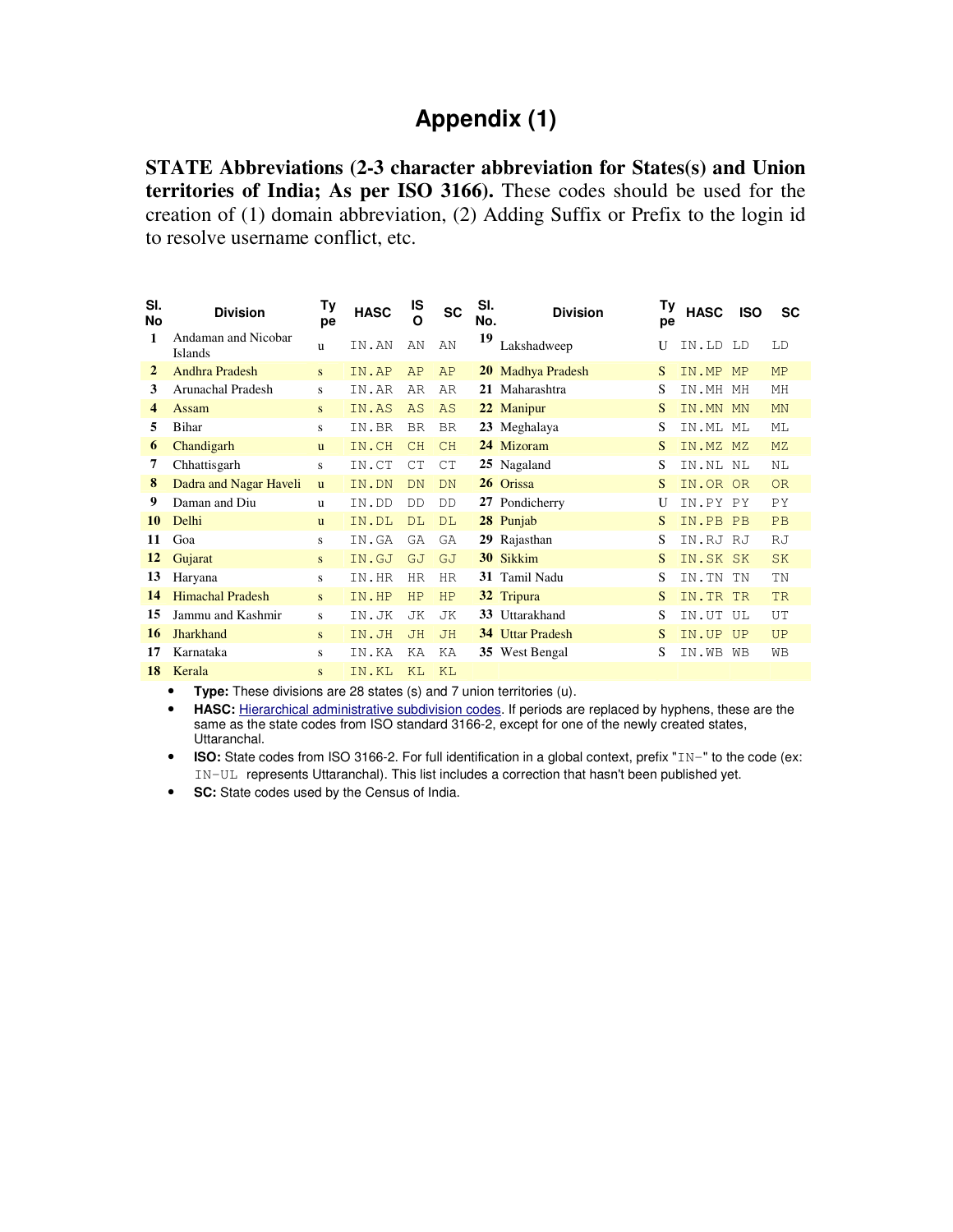## **Appendix (2)**

**DISTRICTS Abbreviations (2-4 character abbreviation for the districts of India; should be unique across all states; As per ISO 3166-2).** These codes should be used for the creation of (1) domain abbreviation, (2) Adding Suffix or Prefix to the login id to resolve username conflict, etc.

| <b>District</b>       | <b>HASC</b> | <b>Capital</b>     | <b>District</b>        | <b>HASC</b> | <b>Capital</b>   |
|-----------------------|-------------|--------------------|------------------------|-------------|------------------|
| Adilabad              | IN.AP.AD    | Adilabad           | <b>Balrampur</b>       | IN.UP.BP    | <b>Balrampur</b> |
| Agra                  | IN.UP.AG    | Agra               | Banas Kantha           | IN.GJ.BK    | Banas Kantha     |
| Ahmedabad             | IN.GJ.AH    | Ahmedabad          | Banda                  | IN.UP.BN    | Banda            |
| Ahmednagar            | IN.MH.AH    | Ahmednagar         | Bangalore Urban        | IN.KA.BN    | Bangalore        |
| Aizawl                | IN.MZ.AI    | Aizawl             | Bandipora              | IN.JK.BPR   | Bandipora        |
| Ajmer                 | IN.RJ.AJ    | Ajmer              | <b>Bangalore Rural</b> | IN.KA.BR    | <b>Bangalore</b> |
| Akola                 | IN.MH.AK    | Akola              | Banka                  | IN.BR.BA    | Banka            |
| Alappuzha             | IN.KL.AL    | Alappuzha          | <b>Bankura</b>         | IN.WB.BN    | <b>Bankura</b>   |
| Aligarh               | IN.UP.AL    | Aligarh            | Banswara               | IN.RJ.BN    | Banswara         |
| Alirajpur             | IN.MP.AL    | Alirajpur          | <b>Barabanki</b>       | IN.UP.BB    | <b>Barabanki</b> |
| Allahabad             | IN.UP.AH    | Allahabad          | Bargarh                | IN.OR.BR    | Baragarh         |
| Almora                | IN.UT.AL    | Almora             | <b>Baramula</b>        | IN.JK.BR    | <b>Baramula</b>  |
| Alwar                 | IN.RJ.AL    | Alwar              | Baran                  | IN.RJ.BR    | Baran            |
| Ambala                | IN.HR.AM    | Ambala             | <b>Bardhaman</b>       | IN.WB.BR    | <b>Bardhaman</b> |
| <b>Ambedkar Nagar</b> | IN.UP.AN    | Akbarpur           | Bareilly               | IN.UP.BR    | Bareilly         |
| Amravati              | IN.MH.AM    | Amravati           | <b>Barmer</b>          | IN.RJ.BM    | <b>Barmer</b>    |
| Amreli                | IN.GJ.AM    | Amreli             | <b>Barnala</b>         | IN.PB.BNL   | <b>Barnala</b>   |
| Amritsar              | IN.PB.AM    | Amritsar           | Barpeta                | IN.AS.BA    | Barpeta          |
| Anand                 | IN.GJ.AN    | Anand              | <b>Barwani</b>         | IN.MP.BR    | Barwani          |
| Anantapur             | IN.AP.AN    | Anantapur          | <b>Bastar</b>          | IN.CT.BA    | Jagdalpur        |
| Anantnag              | IN.JK.AN    | Anantnag           | <b>Basti</b>           | IN.UP.BS    | <b>Basti</b>     |
| Andaman Islands       | IN.AN.AN    | Port Blair         | Bathinda               | IN.PB.BA    | Bathinda         |
| Angul                 | IN.OR.AN    | Angul              | Begusarai              | IN.BR.BE    | Begusarai        |
| Anjaw                 | IN.AR.AJ    | Anjaw              | Belgaum                | IN.KA.BG    | Belgaum          |
| Anuppur               | IN.MP.AP    | Anuppur            | <b>Bellary</b>         | IN.KA.BL    | <b>Bellary</b>   |
| Araria                | IN.BR.AR    | Araria             | Betul                  | IN.MP.BE    | Betul            |
| Ariyalur              | IN.TN.AR    | Ariyalur           | <b>Bhadrak</b>         | IN.OR.BH    | <b>Bhadrak</b>   |
| Arwal                 | IN.BR.AR    | Arwal              | <b>Bhagalpur</b>       | IN.BR.BG    | Bhagalpur        |
| <b>Ashok Nagar</b>    | IN.MP.AS    | <b>Ashok Nagar</b> | <b>Bhandara</b>        | IN.MH.BH    | <b>Bhandara</b>  |
| Auraiya               | IN.UP.AU    | Auraiya            | Bharatpur              | IN.RJ.BP    | Bharatpur        |
| Aurangabad            | IN.BR.AU    | Aurangabad         | <b>Bharuch</b>         | IN.GJ.BR    | <b>Bharuch</b>   |
| Aurangabad            | IN.MH.AU    | Aurangabad         | Bhavnagar              | IN.GJ.BV    | Bhavnagar        |
| <b>Azamgarh</b>       | IN.UP.AZ    | Azamgarh           | <b>Bhilwara</b>        | IN.RJ.BW    | <b>Bhilwara</b>  |
| Budaun                | IN.UP.BD    | Budaun             | <b>Bhind</b>           | IN.MP.BD    | <b>Bhind</b>     |
| <b>Badgam</b>         | IN.JK.BD    | <b>Badgam</b>      | <b>Bhiwani</b>         | IN.HR.BH    | <b>Bhiwani</b>   |
| Bagalkot              | IN.KA.BK    | Bagalkot           | Bhojpur                | IN.BR.BJ    | Ara              |
| <b>Bageshwar</b>      | IN.UT.BA    | <b>Bageshwar</b>   | <b>Bhopal</b>          | IN.MP.BP    | <b>Bhopal</b>    |
| Baghpat               | IN.UP.BG    | Baghpat            | Beed                   | IN.MH.BI    | Beed             |
| <b>Bahraich</b>       | IN.UP.BH    | <b>Bahraich</b>    | <b>Bidar</b>           | IN.KA.BD    | <b>Bidar</b>     |
| Balaghat              | IN.MP.BL    | <b>Balaghat</b>    | Bijapur                | IN.KA.BJ    | Bijapur          |
| <b>Balasore</b>       | IN.OR.BW    | <b>Balasore</b>    | <b>Bijnor</b>          | IN.UP.BI    | <b>Bijnor</b>    |
| Ballia                | IN.UP.BL    | Ballia             | <b>Bikaner</b>         | IN.RJ.BI    | <b>Bikaner</b>   |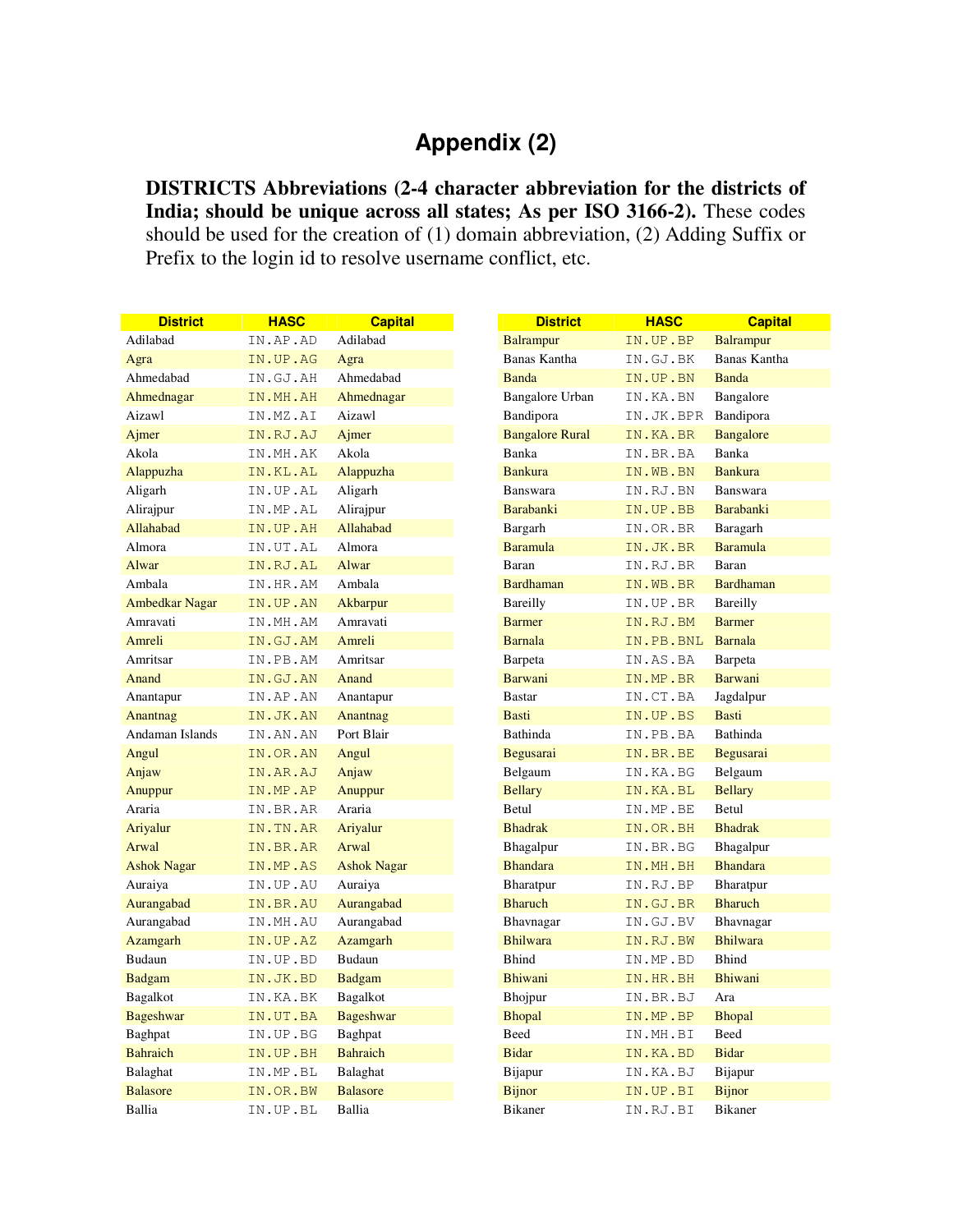| <b>District</b>      | <b>HASC</b> | <b>Capital</b>       | <b>District</b>         | <b>HASC</b>      | <b>Capital</b>   |
|----------------------|-------------|----------------------|-------------------------|------------------|------------------|
| <b>Bilaspur</b>      | IN.CT.BI    | <b>Bilaspur</b>      | Davanagere              | IN.KA.DA         | Davanagere       |
| Bilaspur             | IN.HP.BI    | Bilaspur             | Dehradun                | IN.UT.DD         | Dehradun         |
| <b>Birbhum</b>       | IN.WB.BI    | Suri                 |                         |                  |                  |
| Bishnupur            | IN.MN.BI    | Bishnupur            | Deogarh                 | IN.OR.DE         | Deogarh          |
| <b>Bokaro</b>        | IN.JH.BO    | <b>Bokaro</b>        | Deoghar                 | IN.JH.DE         | Deoghar          |
| Balangir             | IN.OR.BL    | Bolangir             | Deoria                  | IN.UP.DE         | Deoria           |
| Bongaigaon           | IN.AS.BO    | Bongaigaon           | Dewas                   | IN.MP.DE         | Dewas            |
| Boudh                | IN.OR.BD    | Boudh                | Dhalai                  | IN.TR.DH         | Ambassa          |
| <b>Bulandshahr</b>   | IN.UP.BU    | <b>Bulandshahr</b>   | <b>Dhamtari</b>         | IN.CT.DH         | <b>Dhamtari</b>  |
| Buldhana             | IN.MH.BU    | Buldhana             | Dhanbad                 | IN.JH.DH         | Dhanbad          |
| <b>Bundi</b>         | IN.RJ.BU    | <b>Bundi</b>         | Dhar                    | IN.MP.DH         | Dhar             |
| <b>Burhanpur</b>     | IN.MP.BU    | <b>Burhanpur</b>     | Dharmapuri              | IN.TN.DH         | Dharmapuri       |
| <b>Buxar</b>         | IN.BR.BU    | <b>Buxar</b>         | <b>Dharwad</b>          | IN.KA.DH         | Dharwad          |
| Cachar               | IN.AS.CA    | Silchar              | Dhemaji                 | IN.AS.DM         | Dhemaji          |
| <b>Central Delhi</b> | IN.DL.CD    | <b>Central Delhi</b> | <b>Dhenkanal</b>        | IN.OR.DH         | <b>Dhenkanal</b> |
| Chamba               | IN.HP.CH    | Chamba               | Dholpur                 | IN.RJ.DH         | Dholpur          |
| Chamoli              | IN.UT.CL    | Chamoli              | <b>Dhubri</b>           | IN.AS.DB         | <b>Dhubri</b>    |
| Champawat            | IN.UT.CP    | Champawat            | Dhule                   | IN.MH.DH         | Dhule            |
| Champhai             | IN.MZ.CH    | Champhai             | <b>Lower Dibang</b>     | IN.AR.UD         | Anini            |
| Chamarajnagar        | IN.KA.CJ    | Chamrajnagar         | Valley                  |                  |                  |
| Chandauli            | IN.UP.CD    | Chandauli            | Dibrugarh               | IN.AS.DI         | Dibrugarh        |
| Chandel              | IN.MN.CD    | Chandel              | Dimapur                 | IN.NL.DI         | Dimapur          |
| Chandigarh           | IN.CH.CH    | Chandigarh           | Dima Hasao              | IN.AS.NC         | Dima Hasao       |
| Chandrapur           | IN.MH.CH    | Chandrapur           | Dindigul                | IN.TN.DI         | Dindigul         |
| Changlang            | IN.AR.CH    | Changlang            | Dindori                 | IN.MP.DI         | Dindori          |
| Chatra               | IN.JH.CH    | Chatra               | Diu                     | ${\tt IN.DD.DI}$ | Diu              |
| Chennai              | IN.TN.CH    | Chennai              | Doda                    | IN.JK.DO         | Doda             |
| Chhatarpur           | IN.MP.CT    | Chhatarpur           | Dumka                   | IN.JH.DU         | Dumka            |
| Chhindwara           | IN.MP.CN    | Chhindwara           | Dungarpur               | IN.RJ.DU         | Dungarpur        |
| Chikmagalur          | IN.KA.CK    | Chikmagalur          | Durg                    | IN.CT.DU         | Durg             |
| Chitradurga          | IN.KA.CT    | Chitradurga          | <b>East Garo Hills</b>  | IN.ML.EG         | Williamnagar     |
| Chitrakoot           | IN.UP.CT    | Chitrakootdham       | East Godavari           | IN.AP.EG         | Kakinada         |
| Chittoor             | IN.AP.CH    | Chittoor             | <b>East Imphal</b>      | IN.MN.EI         | Porompat         |
| Chittorgarh          | IN.RJ.CT    | Chittorgarh          | East Kameng             | IN.AR.EK         | Seppa            |
| Churachandpur        | IN.MN.CC    | Churachandpur        | <b>East Khasi Hills</b> | IN.ML.EK         | Shillong         |
| Churu                | IN.RJ.CR    | Churu                | Khandwa                 | IN.MP.EN         | Khandwa          |
| Coimbatore           | IN.TN.CO    | Coimbatore           | <b>East Siang</b>       | IN.AR.ES         | Pasighat         |
| Cuddalore            | IN.TN.CU    | Cuddalore            | East Sikkim             | IN.SK.ES         | Gangtok          |
| Kadapa               | IN.AP.CU    | Cuddapah             | East Delhi              | IN.DL.ED         | East Delhi       |
| Cuttack              | IN.OR.CU    | Cuttack              | Ernakulam               | IN.KL.ER         | Kochi            |
| Dadra and Nagar      |             | Silvassa             | Erode                   | IN.TN.ER         | Erode            |
| Haveli               | IN.DN.DN    |                      | Etah                    | IN.UP.ET         | Etah             |
| Dahod                | IN.GJ.DA    | Dahod                | Etawah                  | IN.UP.EW         | Etawah           |
| Dakshina Kannada     | IN.KA.DK    | Mangalore            | Faizabad                | IN.UP.FZ         | Faizabad         |
| Dakshin Dinajpur     | IN.WB.DD    | Balurghat            | Faridabad               | IN.HR.FR         | Faridabad        |
| Daman                | IN.DD.DA    | Daman                | Faridkot                | IN.PB.FR         | Faridkot         |
| Damoh                | IN.MP.DM    | Damoh                | Farrukhabad             | IN.UP.FR         | Fatehgarh        |
| Dantewada            | IN.CT.DA    | Dantewada            | Fatehabad               | IN.HR.FT         | Fatehabad        |
| Darbhanga            | IN.BR.DA    | Darbhanga            | Fatehgarh Sahib         | IN.PB.FT         | Fatehgarh Sahib  |
| Darjeeling           | IN.WB.DA    | Darjeeling           | Fatehpur                | IN.UP.FT         | Fatehpur         |
| Darrang              | IN.AS.DA    | Mangaldai            | Fazilka                 | IN.PB.FA         | Fazilka          |
| Datia                | IN.MP.DT    | Datia                | Firozabad               | IN.UP.FI         | Firozabad        |
| Dausa                | IN.RJ.DA    | Dausa                | Firozpur                | IN.PB.FI         | Firozpur         |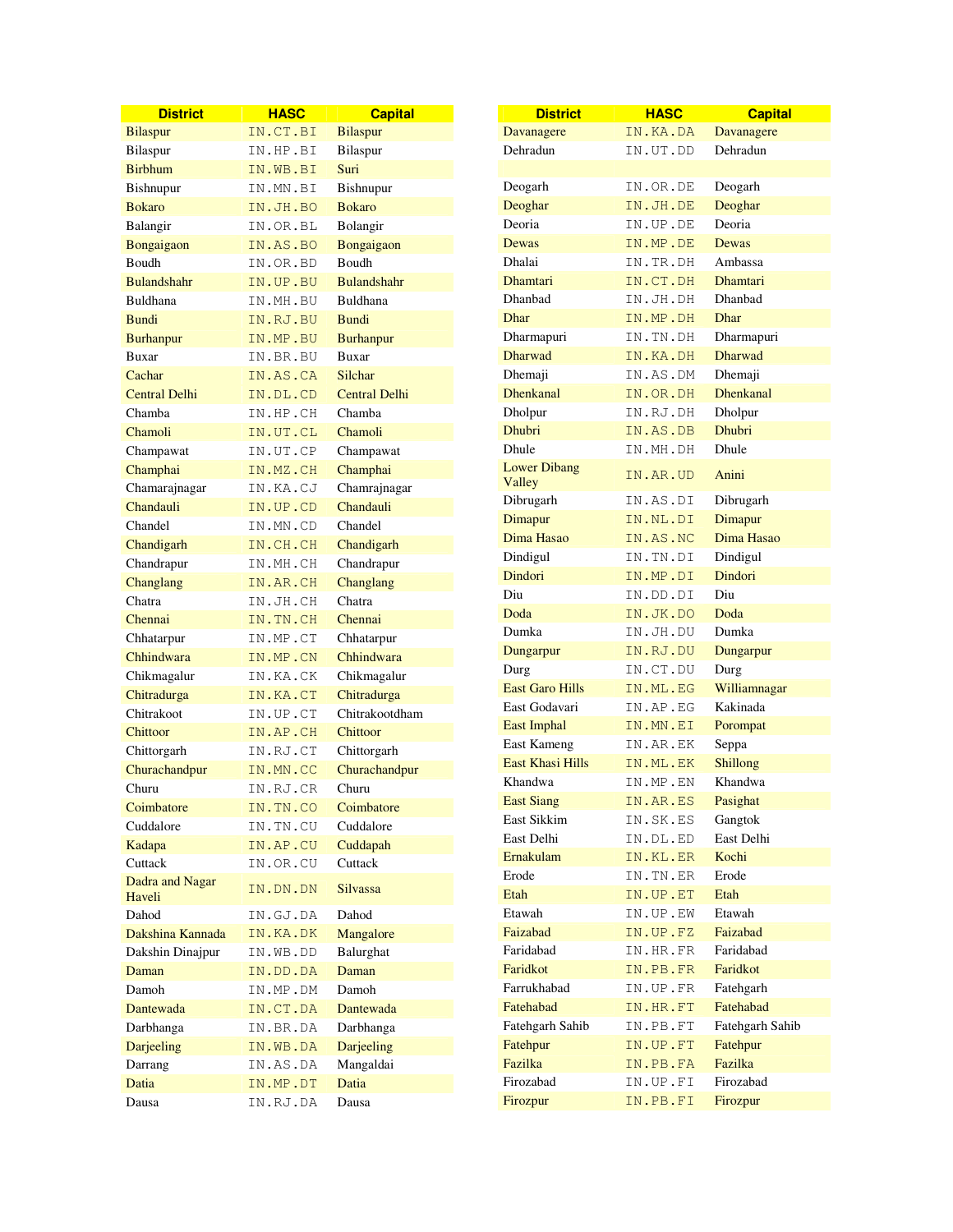| <b>District</b>                      | <b>HASC</b> | <b>Capital</b> | <b>District</b>      | <b>HASC</b> | <b>Capital</b>       |
|--------------------------------------|-------------|----------------|----------------------|-------------|----------------------|
| Gadag                                | IN.KA.GA    | Gadag          | Jaisalmer            | IN.RJ.JS    | Jaisalmer            |
| Gadchiroli                           | IN.MH.GA    | Gadchiroli     | Jajpur               | IN.OR.JP    | Panikoili            |
| Gajapati                             | IN.OR.GP    | Paralakhemundi | Jalandhar            | IN.PB.JA    | Jalandhar            |
| Gandhinagar                          | IN.GJ.GA    | Gandhinagar    | Jalaun               | IN.UP.JL    | Orai                 |
| Ganderbal                            | IN.JK.GB    | Ganderbal      | Jalgaon              | IN.MH.JG    | Jalgaon              |
| Ganganagar                           | IN.RJ.GA    | Ganganagar     | Jalna                | IN.MH.JN    | Jalna                |
| Ganjam                               | IN.OR.GN    | Chhatrapur     | Jalore               | IN.RJ.JL    | Jalore               |
| Garhwa                               | IN.JH.GA    | Garhwa         | Jalpaiguri           | IN.WB.JA    | Jalpaiguri           |
| <b>Gautam Buddha</b><br><b>Nagar</b> | IN.UP.GB    | Noida          | Jammu                | IN.JK.JA    | Jammu                |
| Gaya                                 | IN.BR.GA    | Gaya           | Jamnagar             | IN.GJ.JA    | Jamnagar             |
| Ghaziabad                            | IN.UP.GZ    | Ghaziabad      | Jamui                | IN.BR.JA    | Jamui                |
| Ghazipur                             | IN.UP.GP    | Ghazipur       | Janjgir-Champa       | IN.CT.JC    | Janjgir              |
| Giridih                              | IN.JH.GI    | Giridih        | Jashpur              | IN.CT.JA    | Jashpur              |
| Goalpara                             | IN.AS.GP    | Goalpara       | Jaunpur<br>Jehanabad | IN.UP.JU    | Jaunpur<br>Jehanabad |
| Godda                                | IN.JH.GO    | Godda          | Jhabua               | IN.BR.JE    |                      |
| Golaghat                             | IN.AS.GG    | Golaghat       |                      | IN.MP.JH    | Jhabua               |
| Gonda                                | IN.UP.GN    | Gonda          | Jhajjar<br>Jhalawar  | IN.HR.JH    | Jhajjar              |
| Gondiya                              | IN.MH.GO    | Gondiya        | Jhansi               | IN.RJ.JW    | Jhalawar<br>Jhansi   |
| Gopalganj                            | IN.BR.GO    | Gopalganj      |                      | IN.UP.JH    |                      |
| Gorakhpur                            | IN.UP.GR    | Gorakhpur      | Jharsuguda           | IN.OR.JH    | Jharsuguda           |
| Gulbarga                             | IN.KA.GU    | Gulbarga       | Jhunjhunun           | IN.RJ.JJ    | Jhunjhunun           |
| Gumla                                | IN.JH.GU    | Gumla          | Jind                 | IN.HR.JI    | Jind                 |
| Guna                                 | IN.MP.GU    | Guna           | Jodhpur              | IN.RJ.JO    | Jodhpur              |
| Guntur                               | IN.AP.GU    | Guntur         | Jorhat               | IN.AS.JO    | Jorhat               |
| Gurdaspur                            | IN.PB.GU    | Gurdaspur      | Junagadh             | IN.GJ.JU    | Junagadh             |
| Gurgaon                              | IN.HR.GU    | Gurgaon        | Jyotiba Phule Nagar  | IN.UP.JP    | Amroha               |
| Gwalior                              | IN.MP.GW    | Gwalior        | Kutch                | IN.GJ.KA    | Bhuj                 |
| Hailakandi                           | IN.AS.HA    | Hailakandi     | Kaimur               | IN.BR.KM    | <b>Bhabua</b>        |
| Hamirpur                             | IN.HP.HA    | Hamirpur       | Kaithal              | IN.HR.KT    | Kaithal              |
| Hamirpur                             | IN.UP.HM    | Hamirpur       | Kalahandi            | IN.OR.KL    | Bhawanipatna         |
| Hanumangarh                          | IN.RJ.HA    | Hanumangarh    | Kamrup               | IN.AS.KP    | Guwahati             |
| Hapur                                | IN.UP.PN    | Hapur          | Kancheepuram         | IN. TN. KC  | Kancheepuram         |
| Harda                                | IN.MP.HA    | Harda          | Kanshi Ram Nagar     | IN.UP.KR    | Kanshi Ram Nagar     |
| Hardoi                               | IN.UP.HR    | Hardoi         | Kandhamal            | IN.OR.KN    | Phulbani             |
| Haridwar                             | IN.UT.HA    | Haridwar       | Kangra               | IN.HP.KA    | Dharamasala          |
| Hassan                               | IN.KA.HS    | Hassan         | Kanker               | IN.CT.KK    | Kanker               |
| Hathras                              | IN.UP.HT    | Hathras        | Kannauj              | IN.UP.KJ    | Kannauj              |
| Haveri                               | IN.KA.HV    | Haveri         | Kannur               | IN.KL.KN    | Kannur               |
| Hazaribagh                           | IN.JH.HA    | Hazaribagh     | Kanpur               | IN.UP.KN    | Kanpur               |
| Hingoli                              | IN.MH.HI    | Hingoli        | Kanpur Dehat         | IN.UP.KD    | Akbarpur             |
| Hissar                               | IN.HR.HI    | Hissar         | Kanyakumari          | IN. TN. KK  | Nagercoil            |
| Hooghly                              | IN.WB.HG    | Chinsurah      | Kapurthala           | IN.PB.KA    | Kapurthala           |
| Hoshangabad                          | IN.MP.HO    | Hoshangabad    | Karaikal             | IN.PY.KA    | Karaikal             |
| Hoshiarpur                           | IN.PB.HO    | Hoshiarpur     | Karauli              | IN.RJ.KA    | Karauli              |
| Howrah                               | IN.WB.HR    | Howrah         | Karbi Anglong        | IN.AS.KA    | Diphu                |
| Hyderabad                            | IN.AP.HY    | Hyderabad      | Kargil               | IN.JK.KR    | Kargil               |
| Idukki                               | IN.KL.ID    | Painaw         | Karimganj            | IN.AS.KR    | Karimganj            |
| Indore                               | IN.MP.IN    | Indore         | Karimnagar           | IN.AP.KA    | Karimnagar           |
| Jabalpur                             | IN.MP.JA    | Jabalpur       | Karnal               | IN.HR.KR    | Karnal               |
| <b>Jagatsinghpur</b>                 | IN.OR.JS    | Jagatsinghpur  | Karur                | IN.TN.KR    | Karur                |
| Jaintia Hills                        | IN.ML.JH    | Jowal          | Kasargod             | IN.KL.KS    | Kasargod             |
| Jaipur                               | IN.RJ.JP    | Jaipur         | Kathua               | IN.JK.KT    | Kathua               |
|                                      |             |                | Katihar              | IN.BR.KT    | Katihar              |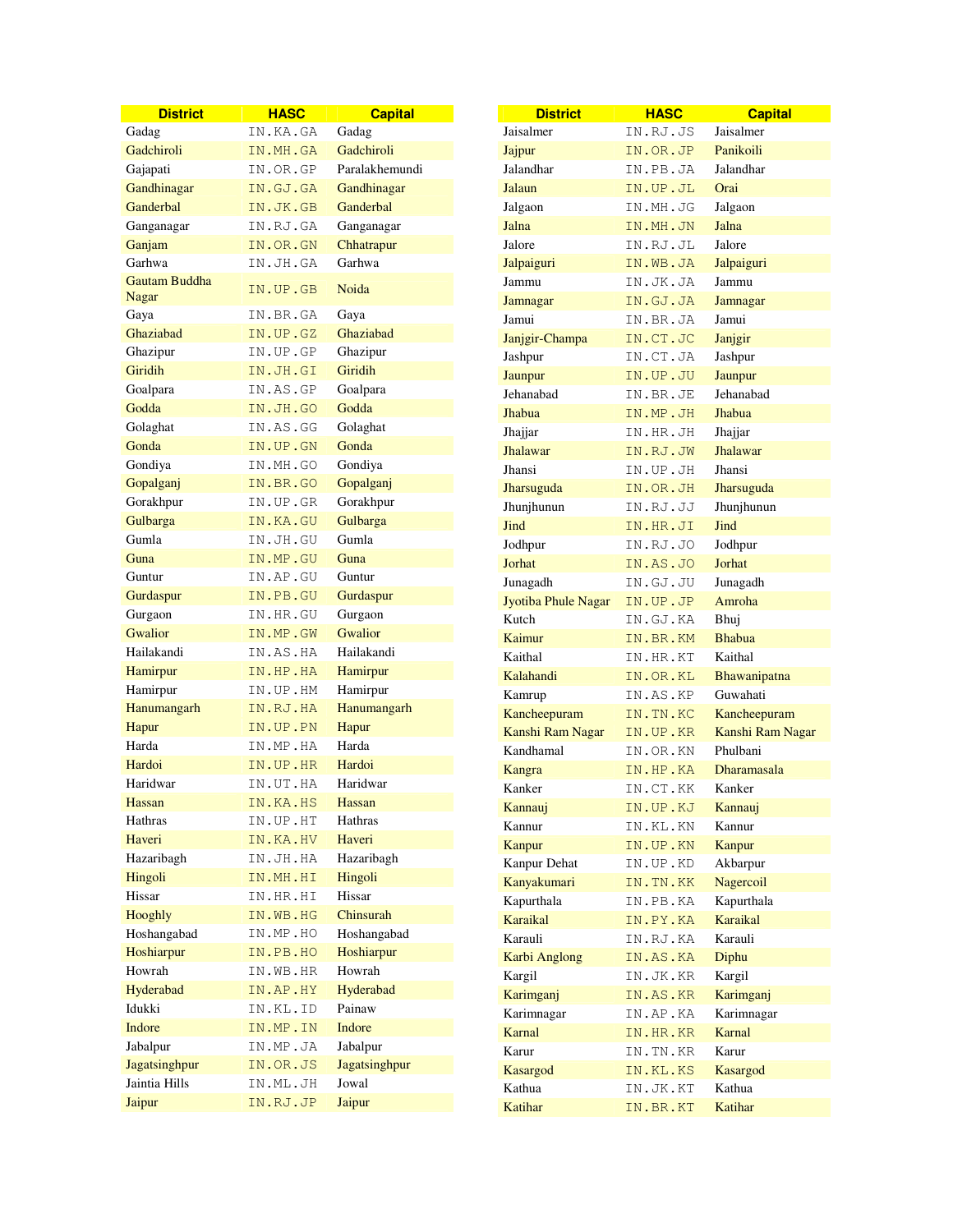| <b>District</b>   | <b>HASC</b> | <b>Capital</b>     | <b>District</b>          | <b>HASC</b> | <b>Capital</b>           |
|-------------------|-------------|--------------------|--------------------------|-------------|--------------------------|
| Katni             | IN.MP.KA    | Katni              | Madhepura                | IN.BR.MP    | Madhepura                |
| Kaushambi         | IN.UP.KS    | Kaushambi          | Madhubani                | IN.BR.MB    | Madhubani                |
| Kabirdham         | IN.CT.KW    | Kawardha           | Madurai                  | IN.TN.MA    | Madurai                  |
| Kendrapara        | IN.OR.KP    | Kendrapara         | Maharajganj              | IN.UP.MG    | Maharajganj              |
| Kendujhar         | IN.OR.KJ    | Keonjhar           | Mahasamund               | IN.CT.MA    | Mahasamund               |
| Khagaria          | IN.BR.KH    | Khagaria           | Mahbubnagar              | IN.AP.MA    | Mahbubnagar              |
| Khammam           | IN.AP.KH    | Khammam            | Mahe                     | IN.PY.MA    | Mahe                     |
| Kheda             | IN.GJ.KH    | Kheda              | Mahendragarh             | IN.HR.MA    | Narnaul                  |
| Khordha           | IN.OR.KH    | Bhubaneswar        | Mehsana                  | IN.GJ.MA    | Mahesana                 |
| Khowai            | IN.TR.ST    | Khowai             | Mahoba                   | IN.UP.MH    | Mahoba                   |
| Kinnaur           | IN.HP.KI    | <b>Reckong Peo</b> | Mainpuri                 | IN.UP.MP    | Mainpuri                 |
| Kishanganj        | IN.BR.KI    | Kishanganj         | Malappuram               | IN.KL.MA    | Malappuram               |
| Kishtwar          | IN.JK.KW    | Kishtwar           | Maldah                   | IN.WB.MA    | <b>English Bazar</b>     |
| <b>Koch Bihar</b> | IN.WB.KB    | <b>Koch Bihar</b>  | Malkangiri               | IN.OR.ML    | Malkangiri               |
| Kodagu            | IN.KA.KD    | Madikeri           | Mamit                    | IN.MZ.MA    | Mamit                    |
| Koderma           | IN.JH.KO    | Koderma            | Mandi                    | IN.HP.MA    | Mandi                    |
| Kohima            | IN.NL.KO    | Kohima             | Mandla                   | IN.MP.ML    | Mandla                   |
| Kokrajhar         | IN.AS.KK    | Kokrajhar          | Mandsaur                 | IN.MP.MS    | Mandsaur                 |
| Kolar             | IN.KA.KL    | Kolar              | Mandya                   | IN.KA.MA    | Mandya                   |
| Kolasib           | IN.MZ.KO    | Kolasib            | Mansa                    | IN.PB.MA    | Mansa                    |
| Kolhapur          | IN.MH.KO    | Kolhapur           | Morigaon                 | IN.AS.MA    | Morigaon                 |
| Kolkata           | IN.WB.KO    | Kolkata            | Mathura                  | IN.UP.MT    | Mathura                  |
| Kollam            | IN.KL.KL    | Kollam             | Mau                      | IN.UP.MB    | Mau                      |
| Koppal            | IN.KA.KP    | Koppal             | Mayurbhanj               | IN.OR.MY    | Baripada                 |
| Koraput           | IN.OR.KO    | Koraput            | Medak                    | IN.AP.ME    | Sangareddi               |
| Korba             | IN.CT.KB    | Korba              | Meerut                   | IN.UP.ME    | Meerut                   |
| Koriya            | IN.CT.KJ    | Koriya             | Mewat                    | IN.HR.MW    | Mewat                    |
| Kota              | IN.RJ.KO    | Kota               | <b>Paschim Medinipur</b> | IN.WB.PM    | <b>Paschim Medinipur</b> |
| Kottayam          | IN.KL.KT    | Kottayam           | Purba Medinipur          | IN.WB.PM    | Purba Medinipur          |
| Kozhikode         | IN.KL.KZ    | Kozhikode          | Mirzapur                 | IN.UP.MI    | Mirzapur                 |
| Krishna           | IN.AP.KR    | Machilipatnam      | Moga                     | IN.PB.MO    | Moga                     |
| Krishnagiri       | IN.TN.KR    | Krishnagiri        | Mohali                   | IN.PB.SAS   | Mohali                   |
| Kulgam            | IN.JK.KG    | Kulgam             | Mokokchung               | IN.NL.MK    | Mokokchung               |
| Kullu             | IN.HP.KU    | Kullu              | Mon                      | IN.NL.MN    | Mon                      |
| Kupwara           | IN.JK.KU    | Kupwara            | Moradabad                | IN.UP.MO    | Moradabad                |
| Kurnool           | IN.AP.KU    | Kurnool            | Morena                   | IN.MP.MO    | Morena                   |
| Kurukshetra       | IN.HR.KU    | Kurukshetra        | Sri Muktsar Sahib        | IN.PB.MU    | Muktsar                  |
| Kushinagar        | IN.UP.KU    | Padarauna          | Mumbai City              | IN.MH.MC    | Mumbai City              |
| Lahaul and Spiti  | IN.HP.LS    | Keylong            | Mumbai Suburban          | IN.MH.MU    | Bandra                   |
| Lakhimpur         | IN.AS.LA    | Lakhimpur          | <b>Munger</b>            | IN.BR.MG    | Munger                   |
| Lakhimpur Kheri   | IN.UP.LK    | Kheri              | Murshidabad              | IN.WB.MSD   | Berhampore               |
| Lakhisarai        | IN.BR.LA    | Lakhisarai         | Muzaffarnagar            | IN.UP.MU    | Muzaffarnagar            |
| Lakshadweep       | IN.LD.LD    | Kavaratti          | Muzaffarpur              | IN.BR.MZ    | Muzaffarpur              |
| Lalitpur          | IN.UP.LA    | Lalitpur           | Mysore                   | IN.KA.MY    | <b>Mysore</b>            |
| Latur             | IN.MH.LA    | Latur              | Nabarangpur              | IN.OR.NB    | Nabarangpur              |
| Lawngtlai         | IN.MZ.LA    | Lawngtlai          | Nadia                    | IN.WB.NA    | Krishnanagar             |
| Leh               | IN.JK.LE    | Leh                | Nagaon                   | IN.AS.NG    | Nagaon                   |
| Lohardaga         | IN.JH.LO    | Lohardaga          | Nagapattinam             | IN.TN.NG    | Nagapattinam             |
| Lohit             | IN.AR.EL    | Tezu               | Nagaur                   | IN.RJ.NA    | Nagaur                   |
| Lower Subansiri   | IN.AR.LB    | Ziro               | Nagpur                   | IN.MH.NG    | <b>Nagpur</b>            |
| Lucknow           | IN.UP.LU    | Lucknow            | Nainital                 | IN.UT.NA    | Nainital                 |
| Ludhiana          | IN.PB.LU    | Ludhiana           | Nalanda                  | IN.BR.NL    | <b>Bihar Sharif</b>      |
| Lunglei           | IN.MZ.LU    | Lunglei            | Nalbari                  | IN.AS.NL    | Nalbari                  |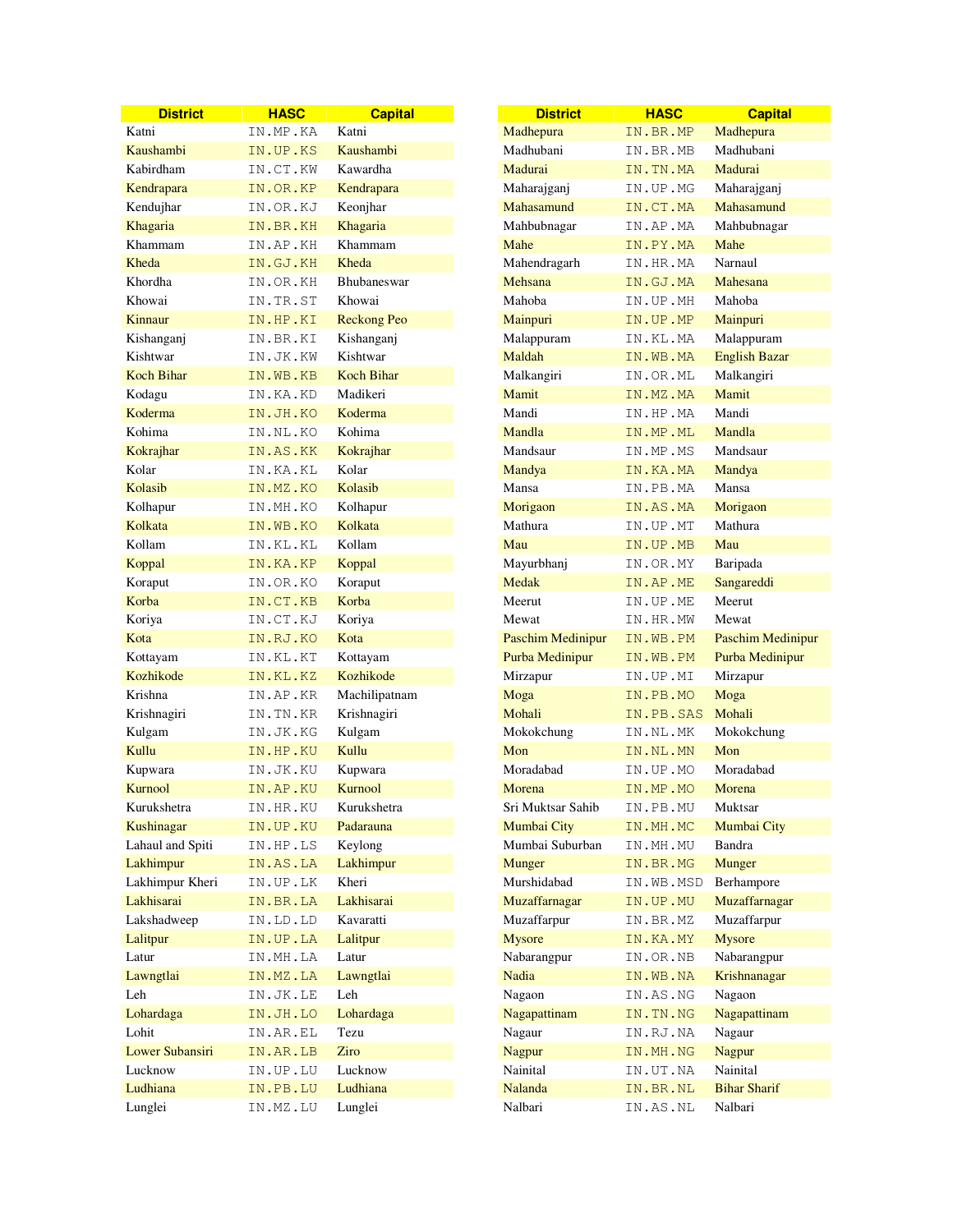| <b>District</b>           | <b>HASC</b> | <b>Capital</b>     | <b>District</b>       | <b>HASC</b> | <b>Capital</b> |
|---------------------------|-------------|--------------------|-----------------------|-------------|----------------|
| Nalgonda                  | IN.AP.NA    | Nalgonda           | Pratapgarh            | IN.UP.PR    | Pratapgarh     |
| Namakkal                  | IN.TN.NM    | Namakkal           | Pratapgarh            | IN.RJ.PG    | Pratapgarh     |
| Nanded                    | IN.MH.ND    | Nanded             | Pudukkottai           | IN. TN. PU  | Pudukkottai    |
| Nandurbar                 | IN.MH.NB    | Nandurbar          | Pulwama               | IN.JK.PU    | Pulwama        |
| Narayanpur                | IN.CT.NR    | Narayanpur         | Pune                  | IN.MH.PU    | Pune           |
| Narmada                   | IN.GJ.NR    | Rajpipla           | East Champaran        | IN.BR.EC    | Motihari       |
| Narsinghpur               | IN.MP.NA    | Narsinghpur        | <b>East Singhbhum</b> | IN.JH.ES    | Jamshedpur     |
| <b>Nashik</b>             | IN.MH.NS    | <b>Nashik</b>      | Puri                  | IN.OR.PU    | Puri           |
| Navsari                   | IN.GJ.NV    | Navsari            | Purnia                | IN.BR.PU    | Purnia         |
| Nawada                    | IN.BR.NW    | Nawada             | Purulia               | IN.WB.PU    | Purulia        |
| Nawan Shehar              | IN.PB.NS    | Nawan Shehar       | Rae Bareli            | IN.UP.RB    | Rae Bareli     |
| Nayagarh                  | IN.OR.NY    | Nayagarh           | Raichur               | IN.KA.RA    | Raichur        |
| Neemuch                   | IN.MP.NE    | Neemuch            | Raigarh               | IN.CT.RG    | Raigarh        |
| <b>Nellore</b>            | IN.AP.NE    | <b>Nellore</b>     | Raigarh               | IN.MH.RG    | Alibag         |
| New Delhi                 | IN.DL.ND    | New Delhi          | Raipur                | IN.CT.RP    | Raipur         |
| Nicobar Islands           | IN.AN.NI    | Car Nicobar        | Raisen                | IN.MP.RS    | Raisen         |
| <b>Nilgiris</b>           | IN.TN.NI    | Udhagamandalam     | Rajauri               | IN.JK.RA    | Rajauri        |
| Nizamabad                 | IN.AP.NI    | Nizamabad          | Rajgarh               | IN.MP.RG    | Rajgarh        |
| <b>North Cachar Hills</b> | IN.AS.NC    | Haflong            | Rajkot                | IN.GJ.RA    | Rajkot         |
| <b>North Delhi</b>        | IN.DL.NO    | <b>North Delhi</b> | Rajnandgaon           | IN.CT.RN    | Rajnandgaon    |
| North East Delhi          | IN.DL.NE    | North East Delhi   | Rajsamand             | IN.RJ.RA    | Rajsamand      |
| North West Delhi          | IN.DL.NW    | North West Delhi   | Ramanathapuram        | IN.TN.RA    | Ramanathapuram |
| North Goa                 | IN.GA.NG    | Panaji             | Ramban                | IN.JK.RB    | Ramban         |
| <b>North Sikkim</b>       | IN.SK.NS    | Mangan             | Ramgarh               | IN.JH.RM    | Ramgarh        |
| North Tripura             | IN.TR.NT    | Kailasahar         | Rampur                | IN.UP.RA    | Rampur         |
| Nuapada                   | IN.OR.NU    | Nuapada            | Ranchi                | IN.JH.RA    | Ranchi         |
| Osmanabad                 | IN.MH.OS    | Osmanabad          | Rangareddy            | IN.AP.RA    | Hyderabad      |
| Pakur                     | IN.JH.PK    | Pakur              | Ratlam                | IN.MP.RL    | Ratlam         |
| Palakkad                  | IN.KL.PL    | Palakkad           | Ratnagiri             | IN.MH.RT    | Ratnagiri      |
| Palamu                    | IN.JH.PL    | Daltonganj         | Rayagada              | IN.OR.RA    | Rayagada       |
| Pali                      | IN.RJ.PA    | Pali               | Reasi                 | IN.JK.RS    | Reasi          |
| Panchkula                 | IN.HR.PK    | Panchkula          | Rewa                  | IN.MP.RE    | Rewa           |
| Panch Mahal               | IN.GJ.PM    | Panch Mahal        | Rewari                | IN.HR.RE    | Rewari         |
| Panipat                   | IN.HR.PP    | Panipat            | Ri-Bhoi               | IN.ML.RB    | Nongpoh        |
| Panna                     | IN.MP.PA    | Panna              | Rohtak                | IN.HR.RO    | Rohtak         |
| <b>Papum Pare</b>         | IN.AR.PA    | Yupia              | Rohtas                | IN.BR.RO    | Susaram        |
| Parbhani                  | IN.MH.PA    | Parbhani           | Rudra Prayag          | IN.UT.RP    | Rudra Prayag   |
| Pathankot                 | IN.PB.PA    | Pathankot          | Rupnagar              | IN.PB.RU    | Rupnagar       |
| <b>West Champaran</b>     | IN.BR.WC    | <b>Bettiah</b>     | Sabar Kantha          | IN.GJ.SK    | Sabar Kantha   |
| West Singhbhum            | IN.JH.WS    | Chabasa            | Sagar                 | IN.MP.SG    | Sagar          |
| Patan                     | IN.GJ.PA    | Patan              | Saharanpur            | IN.UP.SA    | Saharanpur     |
| Pathanamthitta            | IN.KL.PT    | Pathanamthitta     | <b>Saharsa</b>        | IN.BR.SH    | <b>Saharsa</b> |
| Patiala                   | IN.PB.PA    | Patiala            | Sahibganj             | IN.JH.SA    | Sahibganj      |
| Patna                     | IN.BR.PA    | Patna              | Saiha                 | IN.MZ.SA    | Saiha          |
| Pauri Garhwal             | IN.UT.PG    | Pauri              | Salem                 | IN.TN.SA    | Salem          |
| Perambalur                | IN.TN.PE    | Perambalur         | Samba                 | IN.JK.SB    | Samba          |
| Phek                      | IN.NL.PH    | Phek               | Samastipur            | IN.BR.SM    | Samastipur     |
| Pilibhit                  | IN.UP.PI    | Pilibhit           | Sambalpur             | IN.OR.SA    | Sambalpur      |
| Pithoragarh               | IN.UT.PI    | Pithoragarh        | Sangli                | IN.MH.SN    | Sangli         |
| Pondicherry               | IN.PY.PO    | Pondicherry        | Sangrur               | IN.PB.SA    | Sangrur        |
| Poonch                    | IN.JK.PO    | Poonch             | Sant Kabir Nagar      | IN.UP.SK    | Khalilabad     |
| Porbandar                 | IN.GJ.PO    | Porbandar          | Sant Ravi Das         | IN.UP.SR    | Bhadohi        |
| Prakasam                  | IN.AP.PR    | Ongole             | Nagar                 |             |                |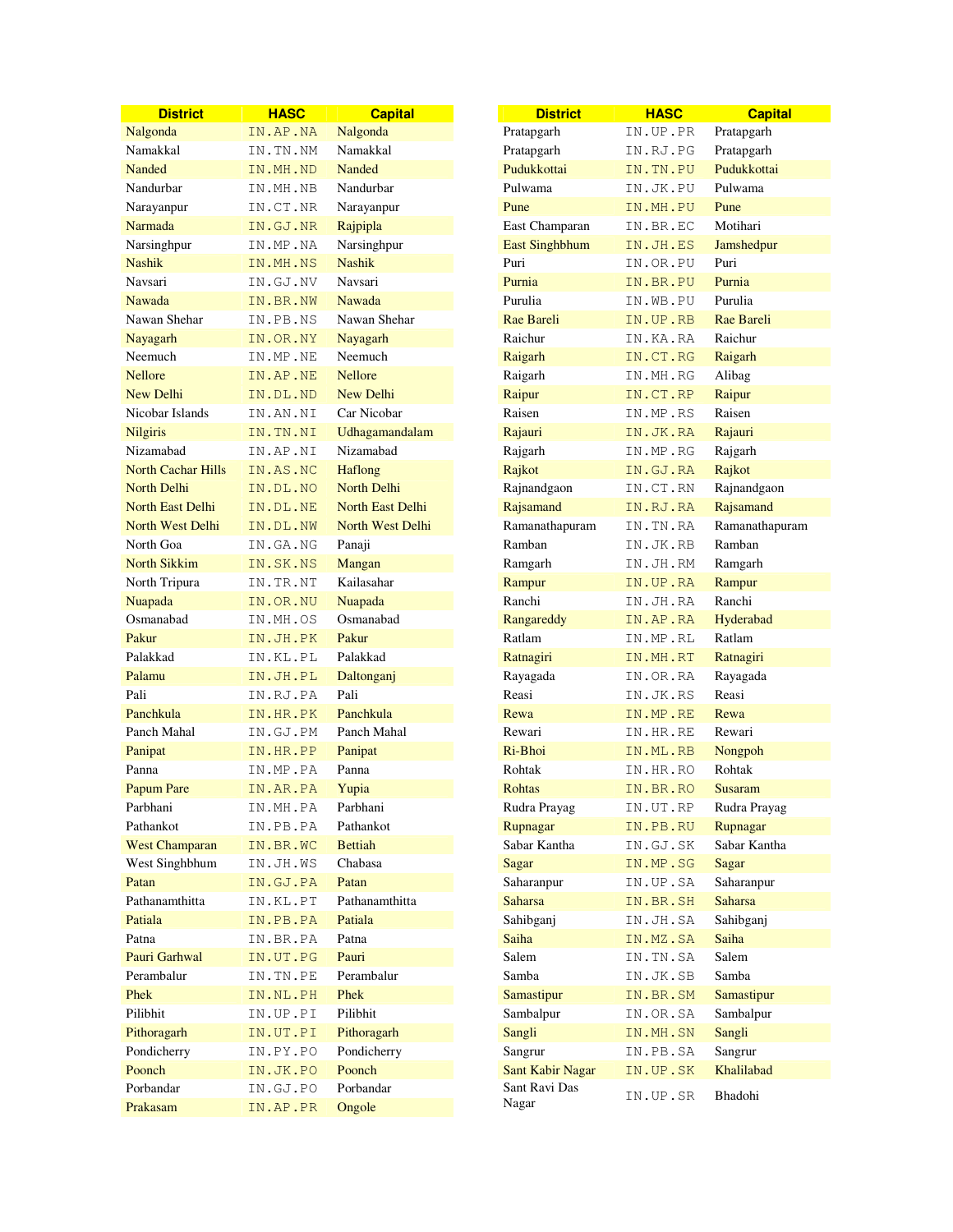| <b>District</b>         | <b>HASC</b> | <b>Capital</b>    | <b>District</b>          | <b>HASC</b> | <b>Capital</b>     |
|-------------------------|-------------|-------------------|--------------------------|-------------|--------------------|
| <b>Saran</b>            | IN.BR.SR    | Chhapra           | Surguja                  | IN.CT.SJ    | Ambikapur          |
| Satara                  | IN.MH.ST    | Satara            | Tamenglong               | IN.MN.TA    | Tamenglong         |
| Satna                   | IN.MP.ST    | Satna             | <b>Tarn Taran</b>        | IN.PB.TT    | <b>Tarn Taran</b>  |
| Sawai Madhopur          | IN.RJ.SM    | Sawai Madhopur    | Tawang                   | IN.AR.TA    | Tawang             |
| Sehore                  | IN.MP.SR    | Sehore            | Tehri Garhwal            | IN.UT.TG    | New Tehri          |
| Senapati                | IN.MN.SE    | Senapati          | Thane                    | IN.MH.TH    | Thane              |
| Seoni                   | IN.MP.SO    | Seoni             | Thanjavur                | IN.TN.TJ    | Thanjavur          |
| Seraikela               | IN.JH.SK    | Seraikela         | The Dangs                | IN.GJ.DG    | Ahwa               |
| Kharsawan               |             | Kharsawan         | Theni                    | IN.TN.TH    | Theni              |
| Serchhip                | IN.MZ.SE    | Serchhip          | Tiruvallur               | IN.TN.TL    | Tiruvallur         |
| Shahdol                 | IN.MP.SH    | Shahdol           | Thiruvananthapuram       | IN.KL.TV    | Thiruvananthapuram |
| Shahjahanpur            | IN.UP.SJ    | Shahjahanpur      | Tiruvarur                | IN.TN.TR    | Tiruvarur          |
| Shajapur                | IN.MP.SJ    | Shajapur          | Thoothukudi              | IN. TN. TK  | Thoothukudi        |
| Sheikhpura              | IN.BR.SP    | Sheikhpura        | Thoubal                  | IN.MN.TH    | Thoubal            |
| Sheohar                 | IN.BR.SO    | Sheohar           | Thrissur                 | IN.KL.TS    | <b>Thrissur</b>    |
| Sheopur                 | IN.MP.SP    | Sheopur           | Tikamgarh                | IN.MP.TI    | Tikamgarh          |
| Shimla                  | IN.HP.SH    | Shimla            | <b>Tinsukia</b>          | IN.AS.TI    | Tinsukia           |
| Shimoga                 | IN.KA.SH    | Shimoga           | Tirap                    | IN.AR.TI    | Khonsa             |
| Shivpuri                | IN.MP.SV    | Shivpuri          | Tiruchirappalli          | IN.TN.TC    | Tiruchirappalli    |
| Shopian                 | IN.JK.SH    | Shopian           | Tirunelveli              | IN.TN.TI    | Tirunelveli        |
| Shravasti               | IN.UP.SV    | Shravasti         | Tirupur                  | IN.TN.TP    | Tirupur            |
| Sivasagar               | IN.AS.SI    | Sivasagar         | Tiruvannamalai           | IN.TN.TV    | Tiruvannamalai     |
| Siddharth Nagar         | IN.UP.SN    | Navgarh           | Tonk                     | IN.RJ.TO    | Tonk               |
| Sidhi                   | IN.MP.SI    | Sidhi             | Tuensang                 | IN.NL.TU    | Tuensang           |
| Sikar                   | IN.RJ.SK    | Sikar             | Tumkur                   | IN.KA.TU    | Tumkur             |
| Sindhudurg              | IN.MH.SI    | Oras              | 24 Parganas North        | IN.WB.PN    | <b>Barasat</b>     |
| Singrauli               | IN.MP.SN    | Singrauli         | 24 Parganas South        | IN.WB.PS    | Alipore            |
| Sirmaur                 | IN.HP.SI    | Nahan             | Udaipur                  | IN.RJ.UD    | Udaipur            |
| Sirohi                  | IN.RJ.SR    | Sirohi            | Udhampur                 | IN.JK.UD    | Udhampur           |
| Sirsa                   | IN.HR.SI    | Sirsa             | <b>Udham Singh Nagar</b> | IN.UT.US    | Rudrapur           |
| Sitamarhi               | IN.BR.ST    | Sitamarhi         | Udupi                    | IN.KA.UD    | Udupi              |
| Sitapur                 | IN.UP.SI    | Sitapur           | Ujjain                   | IN.MP.UJ    | Ujjain             |
| Sivaganga               | IN.TN.SI    | Sivaganga         | Ukhrul                   | IN.MN.UK    | Ukhrul             |
| Siwan                   | IN.BR.SW    | Siwan             | Umaria                   | IN.MP.UM    | Umaria             |
| Solan                   | IN.HP.SO    | Solan             | Una                      | IN.HP.UN    | Una                |
| Solapur                 | IN.MH.SO    | Solapur           | Unnao                    | IN.UP.UN    | Unnao              |
| Sonbhadra               | IN.UP.SO    | Robertsganj       | <b>Upper Siang</b>       | IN.AR.US    | Yingkiong          |
| Sonepat                 | IN.HR.SNP   | Sonepat           | <b>Upper Subansiri</b>   |             | Daporijo           |
| Subarnapur              | IN.OR.SO    | Sonepur           | Uttara Kannada           | IN.AR.UB    | Karwar             |
| Sonitpur                | IN.AS.SO    | Dispur            | <b>Uttar Dinajpur</b>    | IN.KA.UK    |                    |
| South Delhi             | IN.DL.SD    | South Delhi       |                          | IN.WB.UD    | Raigunj            |
| South West Delhi        | IN.DL.SW    | South West Delhi  | Uttarkashi               | IN.UT.UT    | Uttarkashi         |
| <b>South Garo Hills</b> | IN.ML.SG    | <b>Baghmara</b>   | Vadodara                 | IN.GJ.VD    | Vadodara           |
| South Goa               | IN.GA.SG    | Margao            | Vaishali                 | IN.BR.VA    | Hajipur            |
| <b>South Sikkim</b>     | IN.SK.SS    | Namchi            | Valsad                   | IN.GJ.VL    | Valsad             |
| South Tripura           | IN.TR.ST    | Udaipur           | Varanasi                 | IN.UP.VA    | Varanasi           |
| <b>Srikakulam</b>       | IN.AP.SR    | <b>Srikakulam</b> | Vellore                  | IN.TN.VE    | Vellore            |
| Srinagar                | IN.JK.SR    | Srinagar          | Vidisha                  | IN.MP.VI    | Vidisha            |
| Sultanpur               | IN.UP.SU    | Sultanpur         | Villupuram               | IN.TN.VL    | Villupuram         |
| Sundargarh              | IN.OR.SU    | Sundargarh        | Virudhunagar             | IN.TN.VR    | Virudhunagar       |
| Supaul                  | IN.BR.SU    | Supaul            | Vishakhapatnam           | IN.AP.VS    | Vishakhapatnam     |
| Surat                   | IN.GJ.ST    | Surat             | Vizianagaram             | IN.AP.VZ    | Vizianagaram       |
|                         |             |                   | Warangal                 | IN.AP.WA    | Warangal           |
| Surendranagar           | IN.GJ.SN    | Surendranagar     | Wardha                   | IN.MH.WR    | Wardha             |